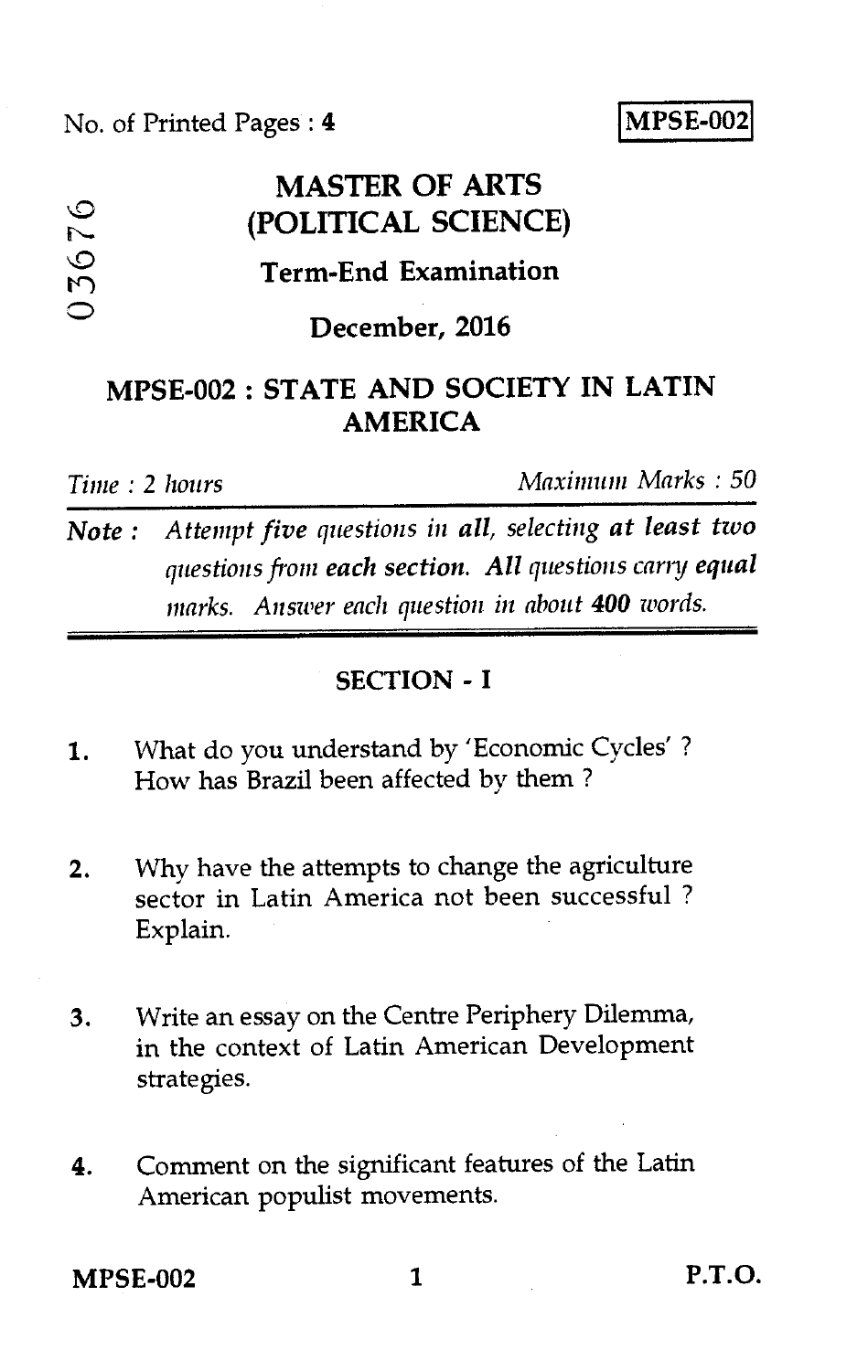- **5.** Write short notes on the folloWing :
	- (a) Positivism in Latin America
	- (b) Neo-Liberal State

### **SECTION - II**

- **6.** Examine the role of the Catholic Church in contemporary Latin American Politics.
- 7. Write an essay on the Nicarguan revolution.
- 8. Describe the modes of transition to democracy in Latin America.
- **9.** Analyse the characteristics of the New Social Movements in Latin America.
- **10.** Discuss the nature of relationship between the Latin America and the European Union.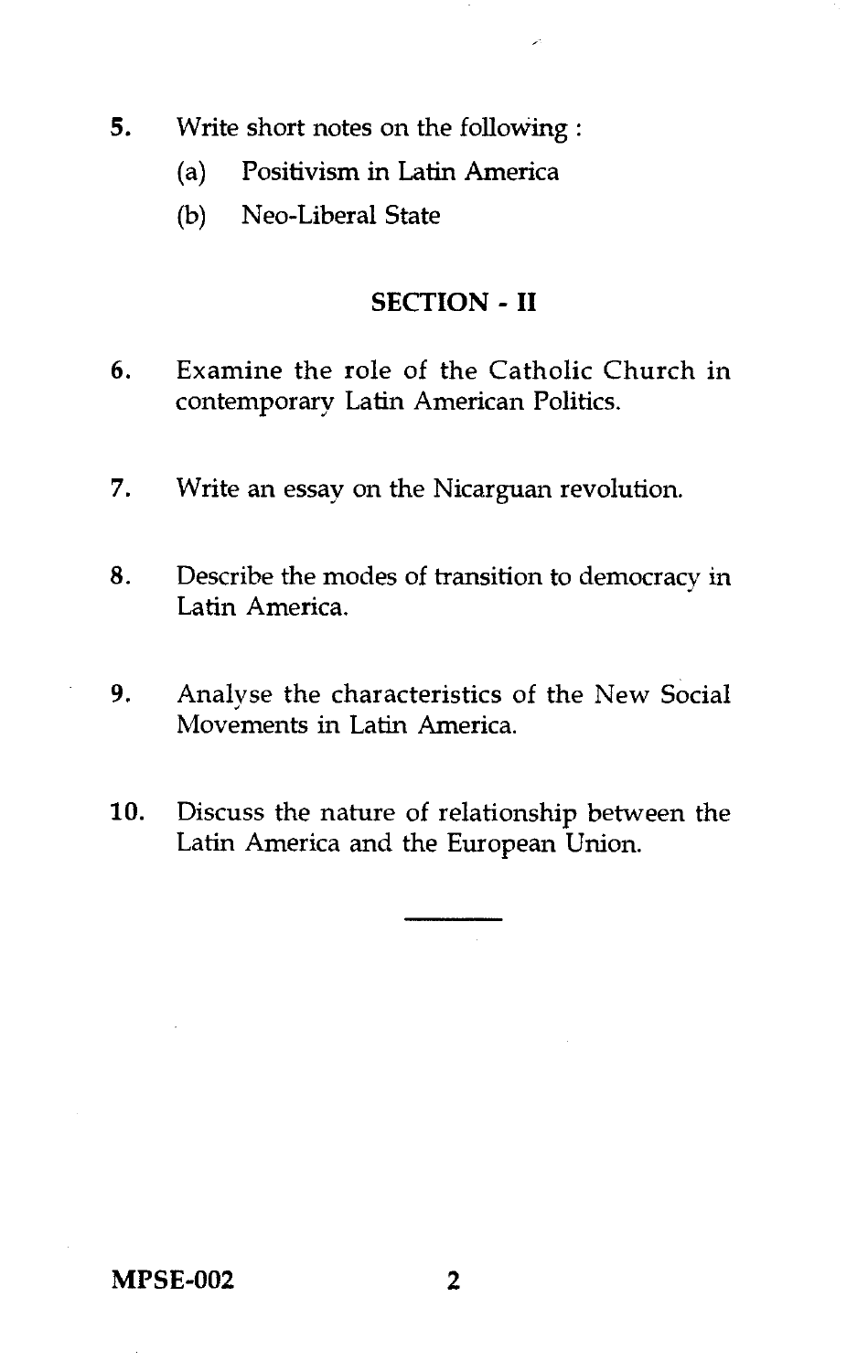## एम.पी.एस.ई.-002

# स्नातकोत्तर उपाधि कार्यकम (राजनीति शास्त्र) सत्रांत परीक्षा दिसम्बर, 2016

एम.पी.एस.ई.-002 : लातिनी अमेरिका में राज्य और समाज

समय : 2 घण्टे

अधिकतम अंक : 50

कुल पाँच प्रश्नों के उत्तर दें, प्रत्येक अनुभाग में से कम से कम नोट $:$ दो प्रश्न चुनते हुये। सभी प्रश्नों के समान अंक हैं। प्रत्येक प्रश्न का उत्तर लगभग 400 शब्दों में दें।

## अनुभाग- I

- 'आर्थिक आवर्तनों (Economic Cycles)' से आप क्या समझते 1. हैं ? ब्राज़ील इनसे कैसे प्रभावित हुआ है ?
- लातिनी अमेरिका में कृषि क्षेत्र को बदलने के प्रयास क्यूँ नहीं  $2.$ सफल हुये हैं ? व्याख्या करें।
- लातिनी अमेरीकी विकास की रणनीतियों के संदर्भ में केन्द्र  $3.$ परिधि (Centre-Periphery) असमंजस पर एक निबंध लिखें।

**MPSF-002**